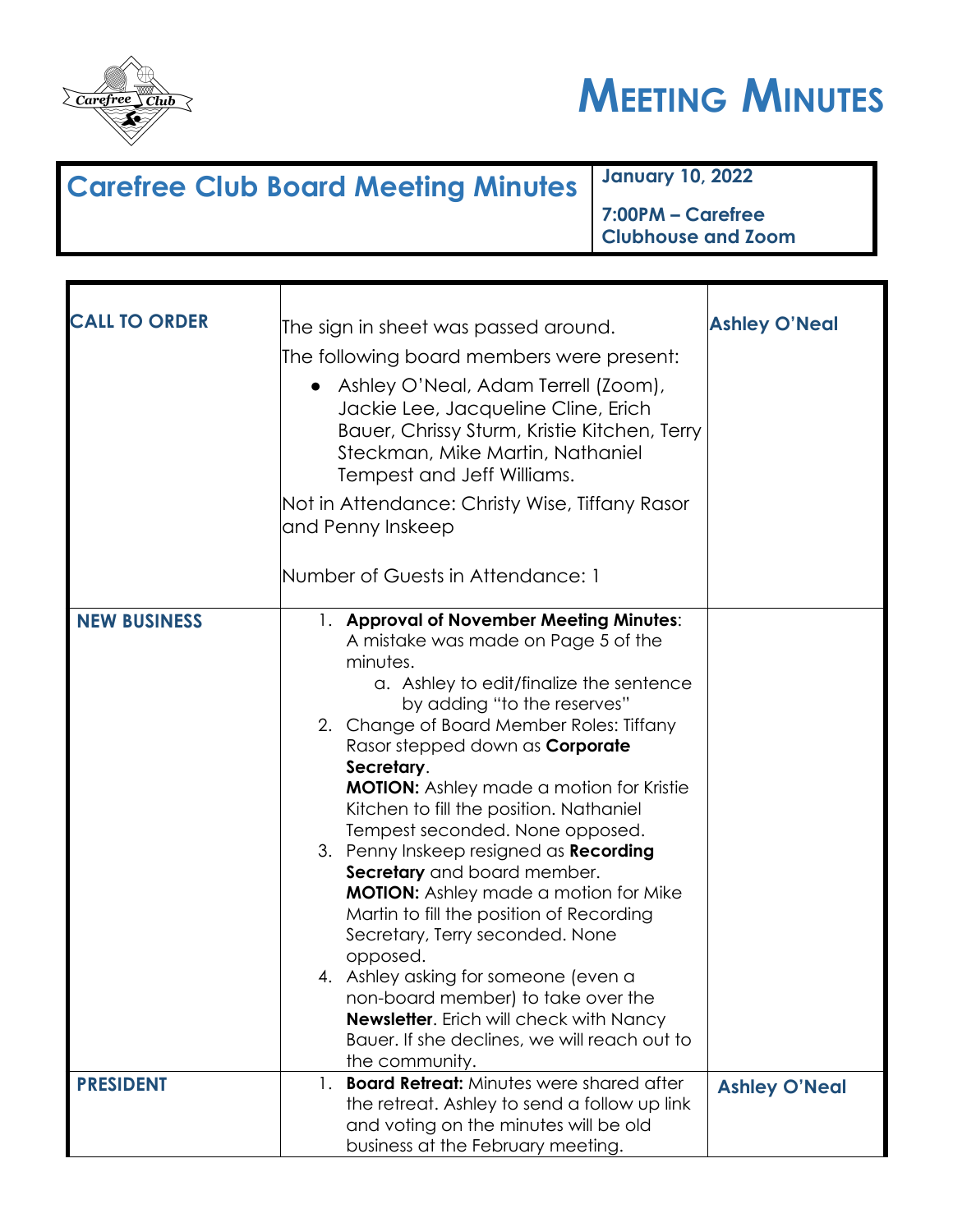|                                      | <b>Internet:</b> Internet at the Clubhouse has<br>2.<br>been a slow process. Construction needs<br>to happen to get access. The lines need<br>to be run from across County LineRd,<br>construction is scheduled for early March.<br>Monthly cost associated with the Internet<br>is included in the Proposed Budget for<br>2022<br>3. Finance Committee: The Finance<br>Committee assembled 3x since the<br>November meeting. Ashley & Chrissy have<br>also had several side meetings outside of<br>the finance committee to dig deeper into<br>2021 spending and reallocation of<br>expenses. More information in the<br>Treasurer portion of the minutes.<br>4. <b>Expenses:</b> Since the November meeting<br>Ashley purchased an iPad for \$319.00 for<br>admin and pool scanning use. This was<br>categorized as an Administrative/Corp.<br>General expense. |                       |
|--------------------------------------|-------------------------------------------------------------------------------------------------------------------------------------------------------------------------------------------------------------------------------------------------------------------------------------------------------------------------------------------------------------------------------------------------------------------------------------------------------------------------------------------------------------------------------------------------------------------------------------------------------------------------------------------------------------------------------------------------------------------------------------------------------------------------------------------------------------------------------------------------------------------|-----------------------|
| <b>VICE PRESIDENT</b>                | 1. Terry made a comment regarding the<br>structure of the meeting and being<br>proactive to keep things flowing as<br>quickly and smoothly as possible.<br>2. Terry thanked Chrissy and Ashley for all<br>their hard work with the financials and<br>overall with the board.                                                                                                                                                                                                                                                                                                                                                                                                                                                                                                                                                                                      | <b>Terry Steckman</b> |
| <b>CORPORATE</b><br><b>SECRETARY</b> | 1. We have had four (4) new members since<br>the November meeting. information is<br>shared in the Corp. Secretary report. We<br>need to update the database to reflect the<br>changes.<br>2. Two (2) title companies have requested<br>copies of the Clubs' Certificate of Insurance<br>(COI). Members of the club are entitled to<br>this information and can easily be shared. To<br>get a copy of the Corp. Secretary will need<br>to forward the information request to Mark,<br>our insurance agent. Ashley to send that<br>information to Kristie Kitchen. It is also stored<br>on the Carefree Google Drive.                                                                                                                                                                                                                                              | <b>Ashley O'Neal</b>  |
| <b>TREASURER</b>                     | 1. Proposed Budget 2022: Finance<br>Committee met several times since<br>November in order to clean up the<br>discrepancies from 2021. The process<br>was time consuming and tedious.<br>2. Chrissy recommended each<br>Chairperson maintain their own                                                                                                                                                                                                                                                                                                                                                                                                                                                                                                                                                                                                            | <b>Chrissy Sturm</b>  |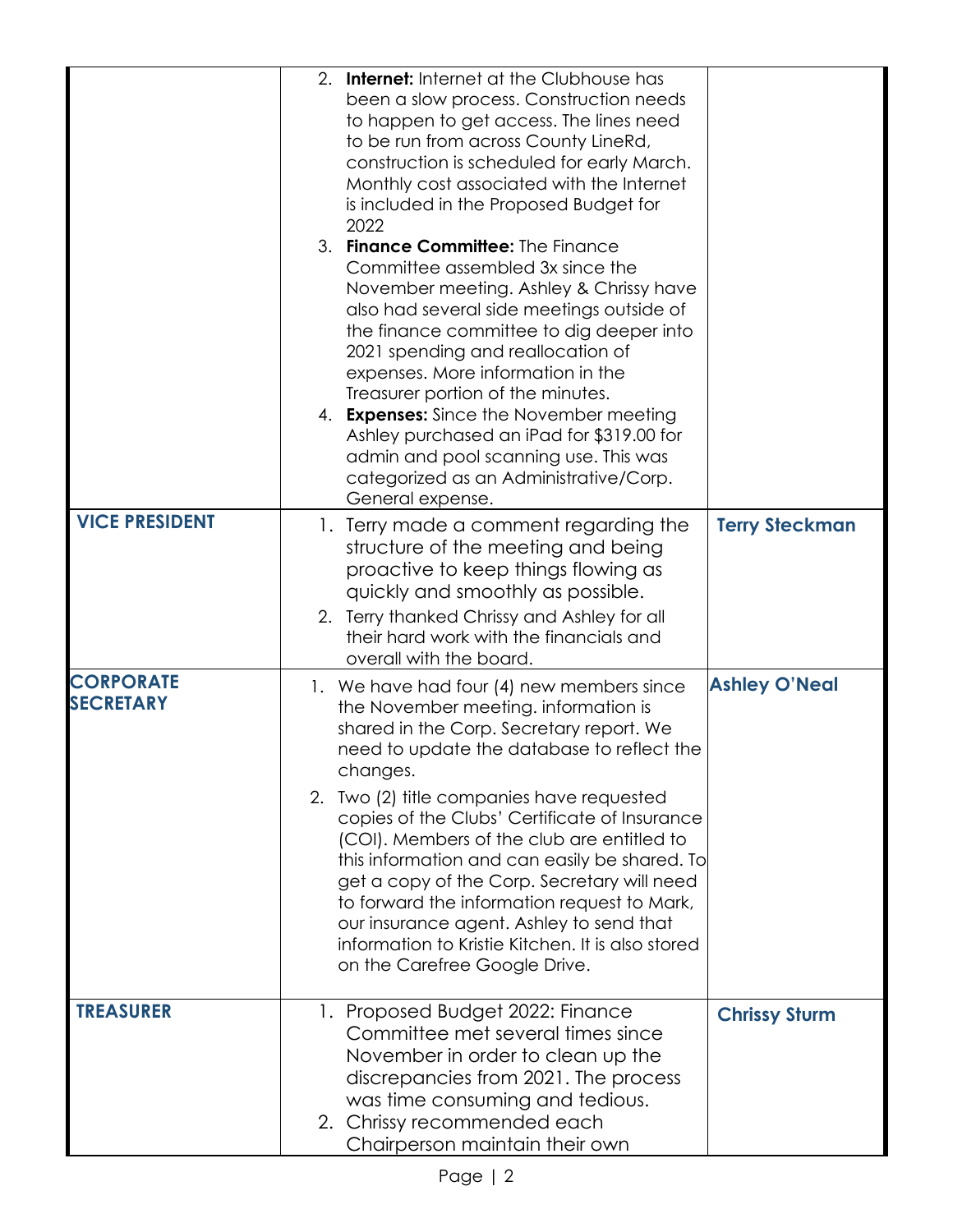| budget for the year and compare at<br>each board meeting to make sure<br>everyone is on the same page.<br>Activities was already doing this for<br>2021 and it made it easier to finalize at<br>the end of the year.<br>3. Chrissy & Ashley went through the YTD<br>bank statements to figure out where<br>KMC allocated expenses. There was a<br>lot of work reallocating expenses into<br>the correct categories to determine<br>accurate spending.<br>4. Accounts (Activities, Grounds, Utilities,<br>etc) will be renumbered for better<br>organization moving forward.<br>5. KMC vs. account balance was very<br>close (within \$100) Not worth spending<br>the time going back through to get it<br>to the penny. Starting fresh for 2022.<br>6. Chrissy reviewed Jerry Brawley's report<br>with the board line by line. In the end,<br>it was determined to toss the report<br>b/c it was not accurate. The<br>information Jerry received from KMC<br>was inaccurate. As stated above,<br>expenses weren't allocated correctly.<br>Chrissy has reconciled and has the<br>most current information. This is shared<br>with Jerry and we will all be on the<br>same page come February.<br>7. Proposed Budget for 2022 was shared<br>Chriss went line by line explaining how<br>this proposed budget came to be.<br>a. We have actual spending<br>projections for 2022.<br>b. Allotting 1% margin of error for<br>the Annual Maintenance<br>Assessment (6 lots not paying<br>$dues$ ).<br>c. \$60 per lot funding the Reserve<br>Account.<br>d. Each Chair submitted budgets<br>for 2022. These were reviewed<br>and adjusted according to<br>projected expenses based on<br>the 2021.<br>e. Concessions & Income were<br>both set at \$3,000. We<br>anticipate bringing in more than |  |  |
|--------------------------------------------------------------------------------------------------------------------------------------------------------------------------------------------------------------------------------------------------------------------------------------------------------------------------------------------------------------------------------------------------------------------------------------------------------------------------------------------------------------------------------------------------------------------------------------------------------------------------------------------------------------------------------------------------------------------------------------------------------------------------------------------------------------------------------------------------------------------------------------------------------------------------------------------------------------------------------------------------------------------------------------------------------------------------------------------------------------------------------------------------------------------------------------------------------------------------------------------------------------------------------------------------------------------------------------------------------------------------------------------------------------------------------------------------------------------------------------------------------------------------------------------------------------------------------------------------------------------------------------------------------------------------------------------------------------------------------------------------------------------------------------------|--|--|
|                                                                                                                                                                                                                                                                                                                                                                                                                                                                                                                                                                                                                                                                                                                                                                                                                                                                                                                                                                                                                                                                                                                                                                                                                                                                                                                                                                                                                                                                                                                                                                                                                                                                                                                                                                                            |  |  |
|                                                                                                                                                                                                                                                                                                                                                                                                                                                                                                                                                                                                                                                                                                                                                                                                                                                                                                                                                                                                                                                                                                                                                                                                                                                                                                                                                                                                                                                                                                                                                                                                                                                                                                                                                                                            |  |  |
|                                                                                                                                                                                                                                                                                                                                                                                                                                                                                                                                                                                                                                                                                                                                                                                                                                                                                                                                                                                                                                                                                                                                                                                                                                                                                                                                                                                                                                                                                                                                                                                                                                                                                                                                                                                            |  |  |
|                                                                                                                                                                                                                                                                                                                                                                                                                                                                                                                                                                                                                                                                                                                                                                                                                                                                                                                                                                                                                                                                                                                                                                                                                                                                                                                                                                                                                                                                                                                                                                                                                                                                                                                                                                                            |  |  |
|                                                                                                                                                                                                                                                                                                                                                                                                                                                                                                                                                                                                                                                                                                                                                                                                                                                                                                                                                                                                                                                                                                                                                                                                                                                                                                                                                                                                                                                                                                                                                                                                                                                                                                                                                                                            |  |  |
|                                                                                                                                                                                                                                                                                                                                                                                                                                                                                                                                                                                                                                                                                                                                                                                                                                                                                                                                                                                                                                                                                                                                                                                                                                                                                                                                                                                                                                                                                                                                                                                                                                                                                                                                                                                            |  |  |
|                                                                                                                                                                                                                                                                                                                                                                                                                                                                                                                                                                                                                                                                                                                                                                                                                                                                                                                                                                                                                                                                                                                                                                                                                                                                                                                                                                                                                                                                                                                                                                                                                                                                                                                                                                                            |  |  |
|                                                                                                                                                                                                                                                                                                                                                                                                                                                                                                                                                                                                                                                                                                                                                                                                                                                                                                                                                                                                                                                                                                                                                                                                                                                                                                                                                                                                                                                                                                                                                                                                                                                                                                                                                                                            |  |  |
|                                                                                                                                                                                                                                                                                                                                                                                                                                                                                                                                                                                                                                                                                                                                                                                                                                                                                                                                                                                                                                                                                                                                                                                                                                                                                                                                                                                                                                                                                                                                                                                                                                                                                                                                                                                            |  |  |
|                                                                                                                                                                                                                                                                                                                                                                                                                                                                                                                                                                                                                                                                                                                                                                                                                                                                                                                                                                                                                                                                                                                                                                                                                                                                                                                                                                                                                                                                                                                                                                                                                                                                                                                                                                                            |  |  |
|                                                                                                                                                                                                                                                                                                                                                                                                                                                                                                                                                                                                                                                                                                                                                                                                                                                                                                                                                                                                                                                                                                                                                                                                                                                                                                                                                                                                                                                                                                                                                                                                                                                                                                                                                                                            |  |  |
|                                                                                                                                                                                                                                                                                                                                                                                                                                                                                                                                                                                                                                                                                                                                                                                                                                                                                                                                                                                                                                                                                                                                                                                                                                                                                                                                                                                                                                                                                                                                                                                                                                                                                                                                                                                            |  |  |
|                                                                                                                                                                                                                                                                                                                                                                                                                                                                                                                                                                                                                                                                                                                                                                                                                                                                                                                                                                                                                                                                                                                                                                                                                                                                                                                                                                                                                                                                                                                                                                                                                                                                                                                                                                                            |  |  |
|                                                                                                                                                                                                                                                                                                                                                                                                                                                                                                                                                                                                                                                                                                                                                                                                                                                                                                                                                                                                                                                                                                                                                                                                                                                                                                                                                                                                                                                                                                                                                                                                                                                                                                                                                                                            |  |  |
|                                                                                                                                                                                                                                                                                                                                                                                                                                                                                                                                                                                                                                                                                                                                                                                                                                                                                                                                                                                                                                                                                                                                                                                                                                                                                                                                                                                                                                                                                                                                                                                                                                                                                                                                                                                            |  |  |
|                                                                                                                                                                                                                                                                                                                                                                                                                                                                                                                                                                                                                                                                                                                                                                                                                                                                                                                                                                                                                                                                                                                                                                                                                                                                                                                                                                                                                                                                                                                                                                                                                                                                                                                                                                                            |  |  |
|                                                                                                                                                                                                                                                                                                                                                                                                                                                                                                                                                                                                                                                                                                                                                                                                                                                                                                                                                                                                                                                                                                                                                                                                                                                                                                                                                                                                                                                                                                                                                                                                                                                                                                                                                                                            |  |  |
|                                                                                                                                                                                                                                                                                                                                                                                                                                                                                                                                                                                                                                                                                                                                                                                                                                                                                                                                                                                                                                                                                                                                                                                                                                                                                                                                                                                                                                                                                                                                                                                                                                                                                                                                                                                            |  |  |
|                                                                                                                                                                                                                                                                                                                                                                                                                                                                                                                                                                                                                                                                                                                                                                                                                                                                                                                                                                                                                                                                                                                                                                                                                                                                                                                                                                                                                                                                                                                                                                                                                                                                                                                                                                                            |  |  |
|                                                                                                                                                                                                                                                                                                                                                                                                                                                                                                                                                                                                                                                                                                                                                                                                                                                                                                                                                                                                                                                                                                                                                                                                                                                                                                                                                                                                                                                                                                                                                                                                                                                                                                                                                                                            |  |  |
|                                                                                                                                                                                                                                                                                                                                                                                                                                                                                                                                                                                                                                                                                                                                                                                                                                                                                                                                                                                                                                                                                                                                                                                                                                                                                                                                                                                                                                                                                                                                                                                                                                                                                                                                                                                            |  |  |
|                                                                                                                                                                                                                                                                                                                                                                                                                                                                                                                                                                                                                                                                                                                                                                                                                                                                                                                                                                                                                                                                                                                                                                                                                                                                                                                                                                                                                                                                                                                                                                                                                                                                                                                                                                                            |  |  |
|                                                                                                                                                                                                                                                                                                                                                                                                                                                                                                                                                                                                                                                                                                                                                                                                                                                                                                                                                                                                                                                                                                                                                                                                                                                                                                                                                                                                                                                                                                                                                                                                                                                                                                                                                                                            |  |  |
|                                                                                                                                                                                                                                                                                                                                                                                                                                                                                                                                                                                                                                                                                                                                                                                                                                                                                                                                                                                                                                                                                                                                                                                                                                                                                                                                                                                                                                                                                                                                                                                                                                                                                                                                                                                            |  |  |
|                                                                                                                                                                                                                                                                                                                                                                                                                                                                                                                                                                                                                                                                                                                                                                                                                                                                                                                                                                                                                                                                                                                                                                                                                                                                                                                                                                                                                                                                                                                                                                                                                                                                                                                                                                                            |  |  |
|                                                                                                                                                                                                                                                                                                                                                                                                                                                                                                                                                                                                                                                                                                                                                                                                                                                                                                                                                                                                                                                                                                                                                                                                                                                                                                                                                                                                                                                                                                                                                                                                                                                                                                                                                                                            |  |  |
|                                                                                                                                                                                                                                                                                                                                                                                                                                                                                                                                                                                                                                                                                                                                                                                                                                                                                                                                                                                                                                                                                                                                                                                                                                                                                                                                                                                                                                                                                                                                                                                                                                                                                                                                                                                            |  |  |
|                                                                                                                                                                                                                                                                                                                                                                                                                                                                                                                                                                                                                                                                                                                                                                                                                                                                                                                                                                                                                                                                                                                                                                                                                                                                                                                                                                                                                                                                                                                                                                                                                                                                                                                                                                                            |  |  |
|                                                                                                                                                                                                                                                                                                                                                                                                                                                                                                                                                                                                                                                                                                                                                                                                                                                                                                                                                                                                                                                                                                                                                                                                                                                                                                                                                                                                                                                                                                                                                                                                                                                                                                                                                                                            |  |  |
|                                                                                                                                                                                                                                                                                                                                                                                                                                                                                                                                                                                                                                                                                                                                                                                                                                                                                                                                                                                                                                                                                                                                                                                                                                                                                                                                                                                                                                                                                                                                                                                                                                                                                                                                                                                            |  |  |
|                                                                                                                                                                                                                                                                                                                                                                                                                                                                                                                                                                                                                                                                                                                                                                                                                                                                                                                                                                                                                                                                                                                                                                                                                                                                                                                                                                                                                                                                                                                                                                                                                                                                                                                                                                                            |  |  |
|                                                                                                                                                                                                                                                                                                                                                                                                                                                                                                                                                                                                                                                                                                                                                                                                                                                                                                                                                                                                                                                                                                                                                                                                                                                                                                                                                                                                                                                                                                                                                                                                                                                                                                                                                                                            |  |  |
|                                                                                                                                                                                                                                                                                                                                                                                                                                                                                                                                                                                                                                                                                                                                                                                                                                                                                                                                                                                                                                                                                                                                                                                                                                                                                                                                                                                                                                                                                                                                                                                                                                                                                                                                                                                            |  |  |
|                                                                                                                                                                                                                                                                                                                                                                                                                                                                                                                                                                                                                                                                                                                                                                                                                                                                                                                                                                                                                                                                                                                                                                                                                                                                                                                                                                                                                                                                                                                                                                                                                                                                                                                                                                                            |  |  |
|                                                                                                                                                                                                                                                                                                                                                                                                                                                                                                                                                                                                                                                                                                                                                                                                                                                                                                                                                                                                                                                                                                                                                                                                                                                                                                                                                                                                                                                                                                                                                                                                                                                                                                                                                                                            |  |  |
|                                                                                                                                                                                                                                                                                                                                                                                                                                                                                                                                                                                                                                                                                                                                                                                                                                                                                                                                                                                                                                                                                                                                                                                                                                                                                                                                                                                                                                                                                                                                                                                                                                                                                                                                                                                            |  |  |
|                                                                                                                                                                                                                                                                                                                                                                                                                                                                                                                                                                                                                                                                                                                                                                                                                                                                                                                                                                                                                                                                                                                                                                                                                                                                                                                                                                                                                                                                                                                                                                                                                                                                                                                                                                                            |  |  |
|                                                                                                                                                                                                                                                                                                                                                                                                                                                                                                                                                                                                                                                                                                                                                                                                                                                                                                                                                                                                                                                                                                                                                                                                                                                                                                                                                                                                                                                                                                                                                                                                                                                                                                                                                                                            |  |  |
|                                                                                                                                                                                                                                                                                                                                                                                                                                                                                                                                                                                                                                                                                                                                                                                                                                                                                                                                                                                                                                                                                                                                                                                                                                                                                                                                                                                                                                                                                                                                                                                                                                                                                                                                                                                            |  |  |
|                                                                                                                                                                                                                                                                                                                                                                                                                                                                                                                                                                                                                                                                                                                                                                                                                                                                                                                                                                                                                                                                                                                                                                                                                                                                                                                                                                                                                                                                                                                                                                                                                                                                                                                                                                                            |  |  |
|                                                                                                                                                                                                                                                                                                                                                                                                                                                                                                                                                                                                                                                                                                                                                                                                                                                                                                                                                                                                                                                                                                                                                                                                                                                                                                                                                                                                                                                                                                                                                                                                                                                                                                                                                                                            |  |  |
|                                                                                                                                                                                                                                                                                                                                                                                                                                                                                                                                                                                                                                                                                                                                                                                                                                                                                                                                                                                                                                                                                                                                                                                                                                                                                                                                                                                                                                                                                                                                                                                                                                                                                                                                                                                            |  |  |
|                                                                                                                                                                                                                                                                                                                                                                                                                                                                                                                                                                                                                                                                                                                                                                                                                                                                                                                                                                                                                                                                                                                                                                                                                                                                                                                                                                                                                                                                                                                                                                                                                                                                                                                                                                                            |  |  |
|                                                                                                                                                                                                                                                                                                                                                                                                                                                                                                                                                                                                                                                                                                                                                                                                                                                                                                                                                                                                                                                                                                                                                                                                                                                                                                                                                                                                                                                                                                                                                                                                                                                                                                                                                                                            |  |  |
|                                                                                                                                                                                                                                                                                                                                                                                                                                                                                                                                                                                                                                                                                                                                                                                                                                                                                                                                                                                                                                                                                                                                                                                                                                                                                                                                                                                                                                                                                                                                                                                                                                                                                                                                                                                            |  |  |
|                                                                                                                                                                                                                                                                                                                                                                                                                                                                                                                                                                                                                                                                                                                                                                                                                                                                                                                                                                                                                                                                                                                                                                                                                                                                                                                                                                                                                                                                                                                                                                                                                                                                                                                                                                                            |  |  |
|                                                                                                                                                                                                                                                                                                                                                                                                                                                                                                                                                                                                                                                                                                                                                                                                                                                                                                                                                                                                                                                                                                                                                                                                                                                                                                                                                                                                                                                                                                                                                                                                                                                                                                                                                                                            |  |  |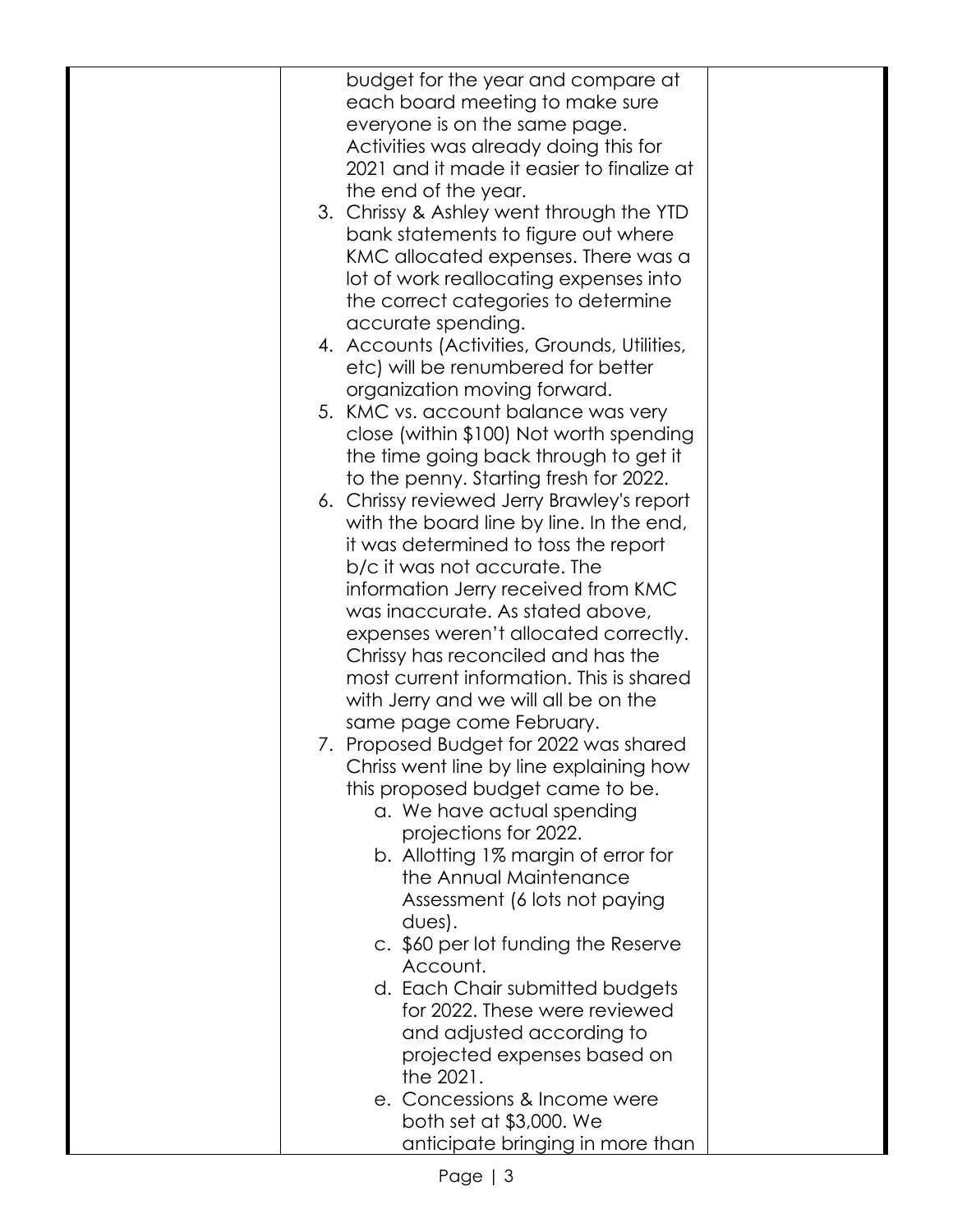|                   | we spent. 2021 did NOT show<br>the accurate data. To be<br>safe/conservative we adjusted<br>to balance each other out. At<br>the end of 2022 season we will<br>have more accurate<br>information.<br>In the end, the Club needs<br>f.<br>approximately \$10.25 per lot<br>increase just to cover the<br>proposed budget. As a board,<br>we compromised to ask<br>membership for a \$25.00<br>increase to project higher cost<br>for future expenses.<br>8. Dues Increase: Letter to membership<br>was drafted and shared with the<br>board. Drafting of the letter was a<br>combined effort by the finance<br>committee. Once presented to the<br>board, we had some minor changes.<br>Ashley to make the changes and send<br>them to the Club attorney for review.<br>Once reviewed, we will send out to<br>the membership and give notice of a<br>special meeting.<br>a. Board compromised on a \$25.00<br>initial ask for dues increase and<br>a separate line item asking for<br>an additional \$20 to fund the<br>Reserve Account.<br><b>Current Dues: \$300</b><br>Initial ask for increase total: \$325<br><b>Additional ask for Reserves total:</b><br>\$345. (if approved)<br>b. ADA Chair Lift & Pavilion asking<br>for donations will be postponed<br>and put into the newsletter and<br>again on the dues letter. These<br>will not be funded using the<br>Reserve Account for 2021, Will<br>try to complete these items with |                         |
|-------------------|-------------------------------------------------------------------------------------------------------------------------------------------------------------------------------------------------------------------------------------------------------------------------------------------------------------------------------------------------------------------------------------------------------------------------------------------------------------------------------------------------------------------------------------------------------------------------------------------------------------------------------------------------------------------------------------------------------------------------------------------------------------------------------------------------------------------------------------------------------------------------------------------------------------------------------------------------------------------------------------------------------------------------------------------------------------------------------------------------------------------------------------------------------------------------------------------------------------------------------------------------------------------------------------------------------------------------------------------------------------------------------------------------------------------------------------------|-------------------------|
| <b>POOL CHAIR</b> | donation only.<br>1. Brenntag picked up the barrels<br>discussed at the last board meeting.<br>We have a credit of \$625.00 for the<br>return of the barrels for Summer of                                                                                                                                                                                                                                                                                                                                                                                                                                                                                                                                                                                                                                                                                                                                                                                                                                                                                                                                                                                                                                                                                                                                                                                                                                                                | <b>Jacqueline Cline</b> |
|                   | 2022.                                                                                                                                                                                                                                                                                                                                                                                                                                                                                                                                                                                                                                                                                                                                                                                                                                                                                                                                                                                                                                                                                                                                                                                                                                                                                                                                                                                                                                     |                         |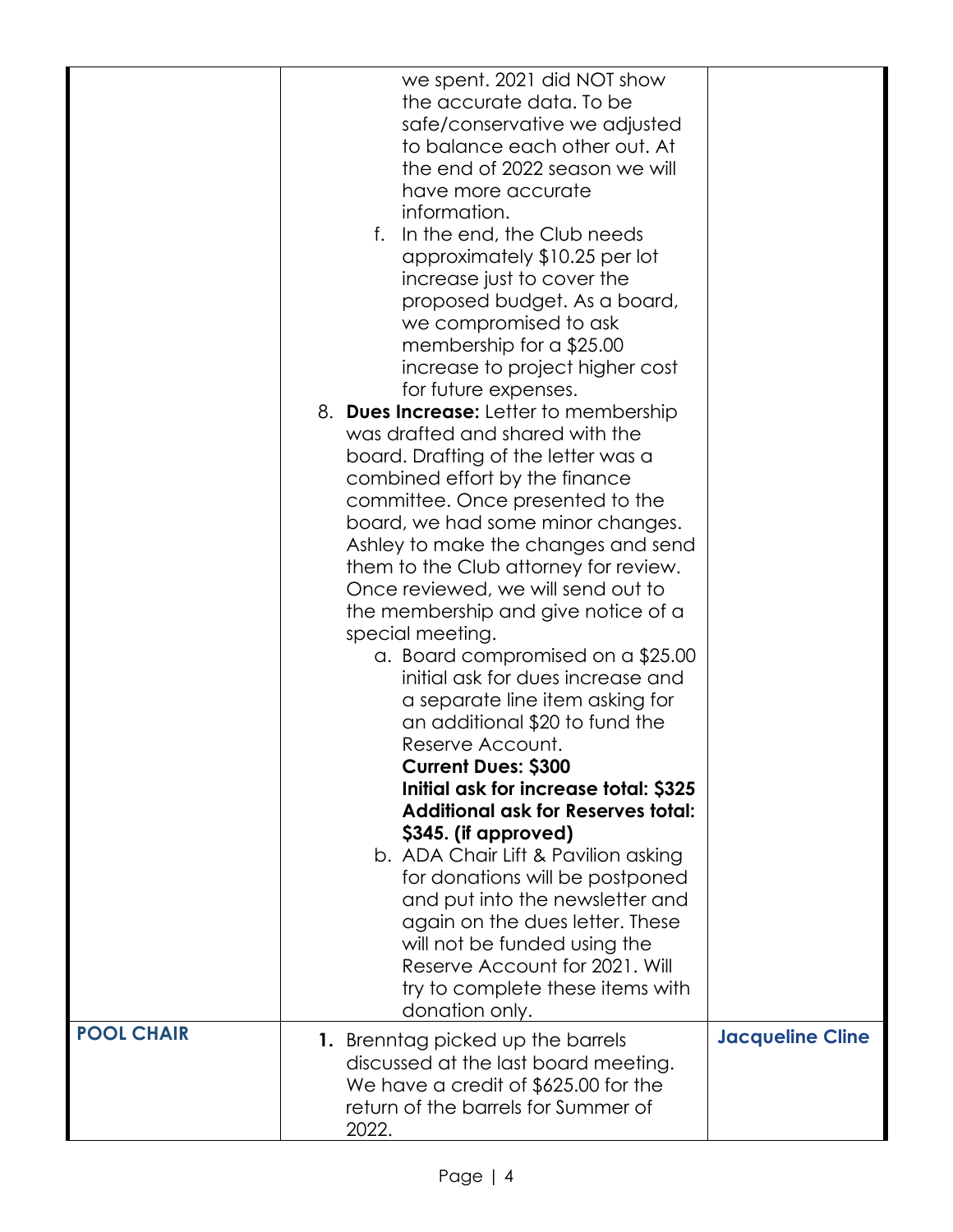|                         | <b>2.</b> KMC sent a payment to Brenntag that<br>was intended for Buddenbaum.<br>Chrissy is working with Brenntag to get<br>that worked out.<br>3. Pool committee to work together to<br>populate the new pool pass system.<br>Database will need to be downloaded in<br>a CSV. file and edited to upload into the<br>pass database.<br>4. Erich to work with the pool committee so<br>we all have a complete understanding of<br>the guard schedule and proper way to<br>track hours/cost associated with paying<br>guards vs. swim team.<br>5. The pool committee will work together to<br>figure the best way to distribute pool<br>passes for 2022. Photos of each family<br>member will need to be taken for the<br>system. |                         |
|-------------------------|----------------------------------------------------------------------------------------------------------------------------------------------------------------------------------------------------------------------------------------------------------------------------------------------------------------------------------------------------------------------------------------------------------------------------------------------------------------------------------------------------------------------------------------------------------------------------------------------------------------------------------------------------------------------------------------------------------------------------------|-------------------------|
| <b>GROUNDS CHAIR</b>    | 1. <b>Snow Removal:</b> THS was hired for                                                                                                                                                                                                                                                                                                                                                                                                                                                                                                                                                                                                                                                                                        | <b>Jacqueline Cline</b> |
|                         | parking lot snow removal.                                                                                                                                                                                                                                                                                                                                                                                                                                                                                                                                                                                                                                                                                                        |                         |
|                         | 2. Green with Envy: Final invoice for 2021                                                                                                                                                                                                                                                                                                                                                                                                                                                                                                                                                                                                                                                                                       |                         |
| <b>GRANTS CHAIR</b>     | was submitted for payment at \$290.00.<br>1. Grant's Chair position was eliminated.                                                                                                                                                                                                                                                                                                                                                                                                                                                                                                                                                                                                                                              |                         |
|                         | Being a private organization, we didn't<br>have much luck finding grants we would<br>be eligible for.                                                                                                                                                                                                                                                                                                                                                                                                                                                                                                                                                                                                                            | <b>Mike Martin</b>      |
| <b>ACTIVITIES CHAIR</b> | 1. Caroling was canceled due to rain.                                                                                                                                                                                                                                                                                                                                                                                                                                                                                                                                                                                                                                                                                            | <b>Ashley O'Neal</b>    |
|                         | Looking forward to having it for 2022.<br>2. Santa in Carefree is a HUGE success. We                                                                                                                                                                                                                                                                                                                                                                                                                                                                                                                                                                                                                                             |                         |
|                         | heard LOTS of great feedback. Looking<br>forward to having Santa visit again in                                                                                                                                                                                                                                                                                                                                                                                                                                                                                                                                                                                                                                                  |                         |
|                         | 2022.<br>3. BUNCO is growing in popularity. 3rd                                                                                                                                                                                                                                                                                                                                                                                                                                                                                                                                                                                                                                                                                  |                         |
|                         | Thursday of each month. \$5 per person to                                                                                                                                                                                                                                                                                                                                                                                                                                                                                                                                                                                                                                                                                        |                         |
|                         | play. 6:30-9:00pm<br>4. Cardio Class is starting again for 2022.                                                                                                                                                                                                                                                                                                                                                                                                                                                                                                                                                                                                                                                                 |                         |
|                         | 5. Dick Huber to host a Lawn Care Course in<br>April. details are being finalized.                                                                                                                                                                                                                                                                                                                                                                                                                                                                                                                                                                                                                                               |                         |
| <b>WEBSITE CHAIR</b>    | 1. New online scheduler for the Clubhouse<br>and Activities is live on the website. This will<br>be used for keeping track of guard<br>schedules as well. Guards will need to<br>make sure that if they switch shifts with<br>someone, they do it on the scheduler. This<br>makes sure to keep track of payroll<br>accurately so as to not pay someone by<br>mistake.                                                                                                                                                                                                                                                                                                                                                            | <b>Erich Bauer</b>      |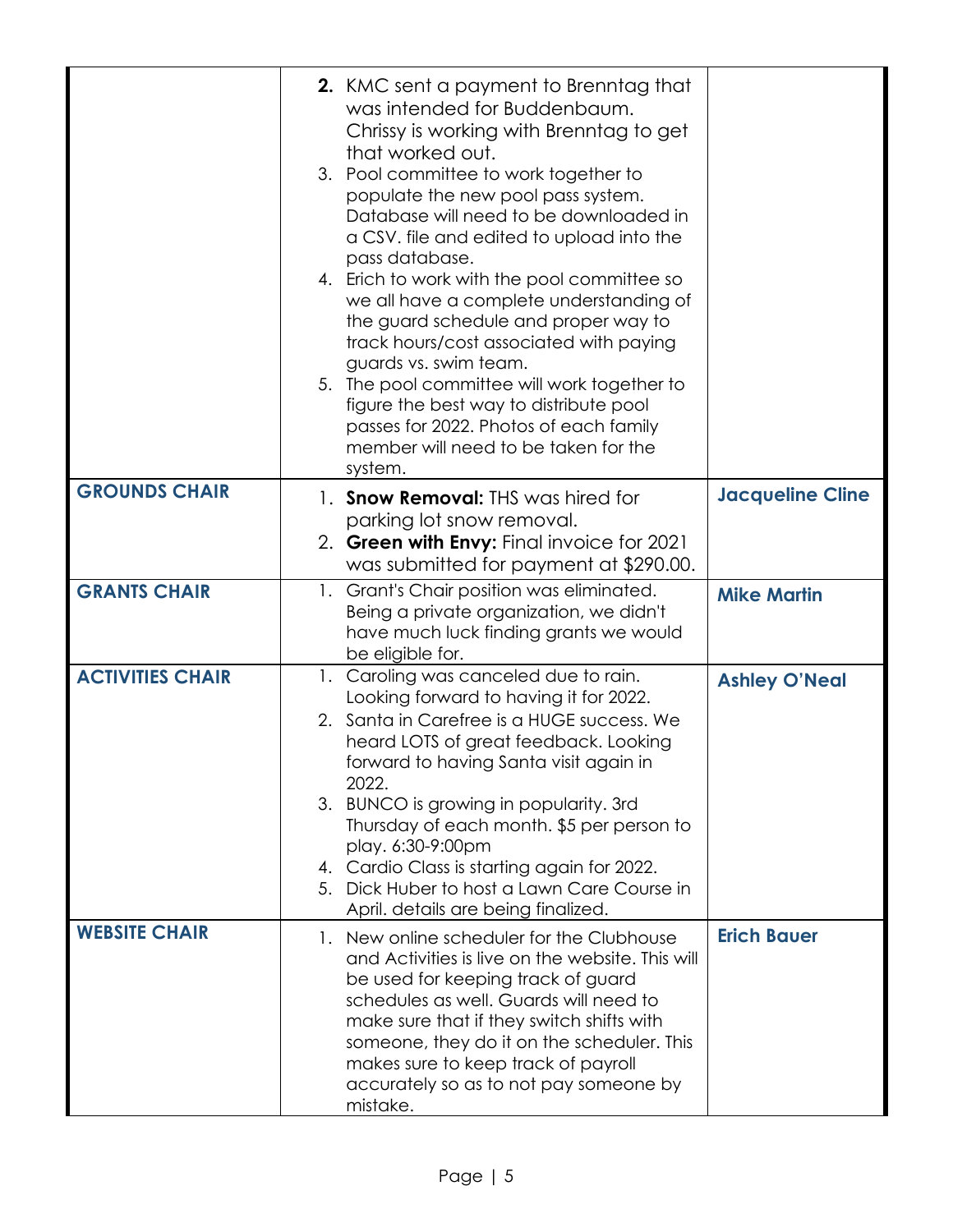|                         | a. Terry working on a Confirmation #<br>when booking a date for the<br>Clubhouse. The Confirmation # will<br>show in the notes on the website of<br>who's rented for the day.<br>b. Suggestion was made to add the<br>member who booked last name. It<br>was decided that sharing the<br>information wasn't a great idea.<br>Confirmation # was a compromise<br>to hopefully settle the confusion on<br>who has what days booked. They<br>can easily check the website for |                       |
|-------------------------|----------------------------------------------------------------------------------------------------------------------------------------------------------------------------------------------------------------------------------------------------------------------------------------------------------------------------------------------------------------------------------------------------------------------------------------------------------------------------|-----------------------|
| <b>SWIMTEAM</b>         | the information.<br>1. Erich will meet with the committee in<br>March to discuss conference schedules<br>for the 2022 season. Erich will let us know<br>what days the pools need to close for<br>hosting.<br>2. Erich to review the guard payroll increase<br>to determine how much registration for<br>the 2022 season will be.                                                                                                                                           |                       |
| <b>CLUBHOUSE CHAIR</b>  | 1. New Rates: the new rates for 2022 are<br>posted on the website and were effective<br>starting 1/1/22.                                                                                                                                                                                                                                                                                                                                                                   | <b>Terry Steckman</b> |
|                         | 2. Entry doors to the clubhouse don't meet<br>fire safety standards. They need to be<br>replaced. Terry shared what he thinks is<br>the best option with the board.                                                                                                                                                                                                                                                                                                        |                       |
|                         | 3. Fire extinguishers need to be checked.<br>Terry to arrange.                                                                                                                                                                                                                                                                                                                                                                                                             |                       |
|                         | 4. Carpets are in need of cleaning. Terry to<br>schedule.                                                                                                                                                                                                                                                                                                                                                                                                                  |                       |
|                         | 5. NEW LED lights were installed in the<br>Clubhouse. They are also on dimmers.<br>Thank you Erich for taking care of that.                                                                                                                                                                                                                                                                                                                                                |                       |
|                         | 6. There are no smoke detectors in the<br>Clubhouse. Terry to get with Kristie Kitchen<br>on getting some installed.                                                                                                                                                                                                                                                                                                                                                       |                       |
| <b>NEWSLETTER CHAIR</b> | 1. Looking for someone else to take over the<br>Newsletter.                                                                                                                                                                                                                                                                                                                                                                                                                | <b>Ashley O'Neal</b>  |

Motion made to end the meeting, all in favor. The meeting ended at 9:21PM

Minutes recorded by Jackie Lee & Ashley O'Neal